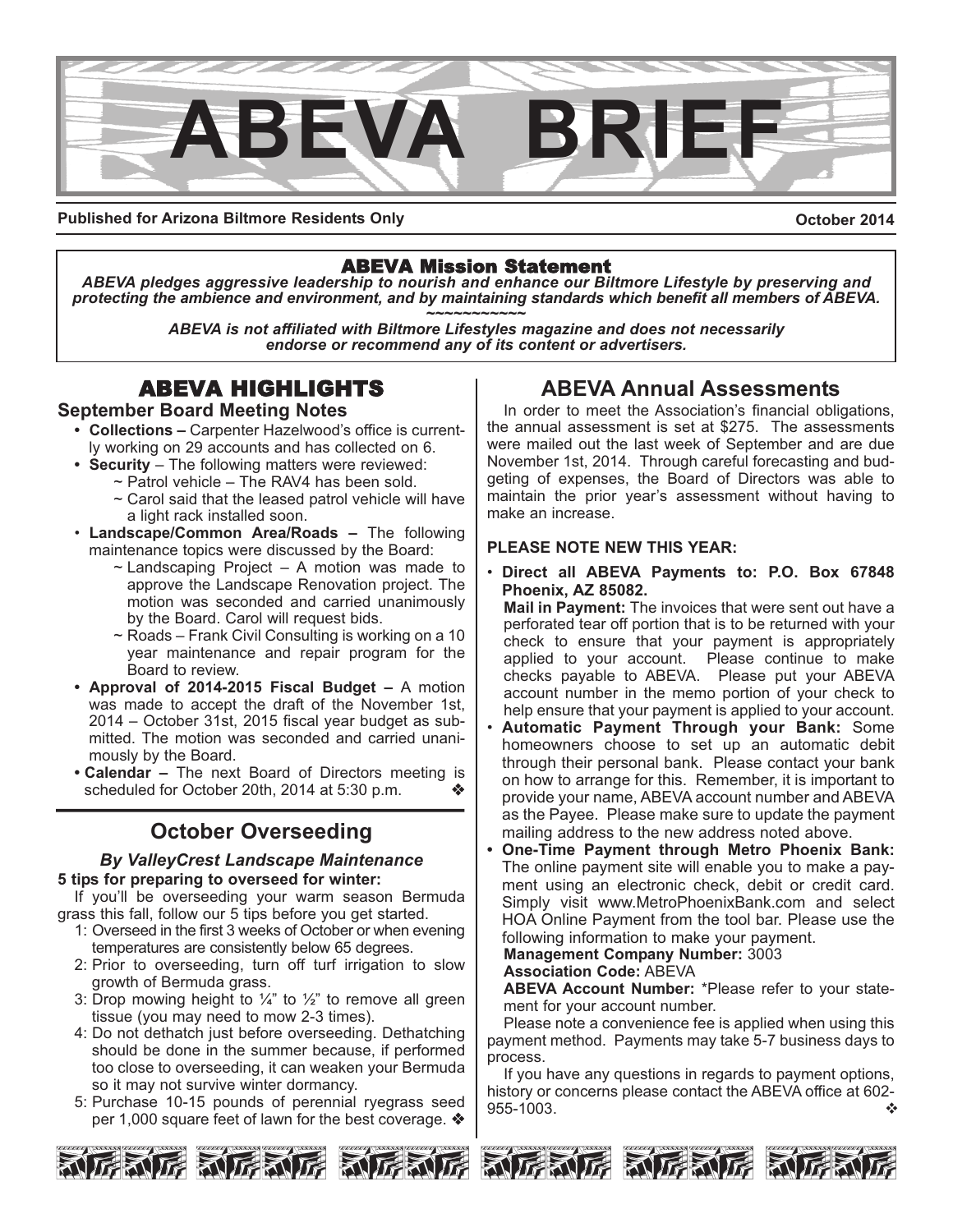

# **Biltmore Area Partnership Luncheon**



The Biltmore Area Partnership's October networking luncheon will be Tuesday, October 28th at the Ritz Carlton Hotel. The guest speaker will be Mayor Greg Stanton.

The Ritz Carlton Hotel is located at 2401 East Camelback Road in the Camelback Esplanade. Reservations are required by Friday, October 24th. Networking will be from 11:30 a.m. to 12 noon. The Mayor will be speaking from 12 Noon to 12:30 p.m. and lunch will be from 12:30 p.m. to 1:00 p.m. The cost is \$30.00 for members and \$35 for non-members. For additional information, please call Ed Rossi at (602) 957-6483. Reservations and checks should be sent to Biltmore Area Partnership, 3104 East Camelback Road, #174, Phoenix, AZ 85016.

Due to Thanksgiving, BAP will be combining the November and December luncheon. They will be holding the Holiday luncheon on Tuesday, December 2nd at the Bluewater Grill.

# **Biltmore Lunch Bunch**

The Biltmore Lunch Bunch (BLB), formerly The Biltmore Ladies Lunch Club (BLLC), will meet Friday, October 17th at 11:45 a.m. at Frank and Albert's with Nancy McKay as Coordinating Hostess. Please bring your own money, order off the menu and enjoy lunch with ladies who live or work in the Biltmore area. The dress is casual.

#### **For advanced planning:**

- $\sim$  Friday, November 21st at 11:45 a.m. at Frank and Albert's with Nancy McKay, Coordinating Hostess. Chico's will present a Holiday Fashion Show.
- ~ Thursday, December 11th at 11:45 a.m. at Frank and Albert's with Nancy McKay, Coordinating Hostess
- ~ Friday, January 9th at 11:45 a.m. at Frank and Albert's with La Rita Mason, Coordinating Hostess

You will receive e-mail reminders of when the lunches are scheduled. If you have any questions, or to be added to the list to receive reminders about the BLLC, contact La Rita Mason at 602-667-0002 or Irmason@arn.net. It helps in planning if you can let La Rita know in advance if you know that you plan to come. However, if you don't know until the time of the event whether or not you can come, drop-ins are always welcome!  $\triangle$ 

# **Biltmore Networking Group**

Would you like to network among Biltmore area professionals and businesspeople? The Biltmore Networking Group has been going strong since the summer of 2003. Check out this unique group of professionals, businesspeople and residents and get a feel for what makes the Biltmore area such a great community.

The Biltmore Networking Group organizes a monthly happy hour for professionals, businesspeople, residents and anyone who enjoys the Biltmore area to meet and network. Professionals from a wide variety of industries attend including finance, fine arts, government, hospitality, law,

和玩家玩 动玩家玩 动玩

marketing, medicine, real estate, technology and many more. There is usually a group of about 60 to 80 people attending. With the demographics of the Biltmore community, you are sure to make the contacts you desire.

The next happy hour is scheduled for October 2nd from 5:30 p.m. to 7:30 p.m. at the Omaha SteakHouse Garden Lounge inside the Embassy Suites Phoenix Biltmore, located at 2630 East Camelback Road in Phoenix. You may call them at 602-955-3992. There is no need to RSVP, and there is never a charge to attend these events, so please feel free to stop by.

If you have any questions or would like to be added to the email list for monthly announcements, please contact Shahpar Shahpar at biltmorenetwork@gmail.com. Shahpar founded the Biltmore Networking Group in 2003.  $\bullet\bullet$ 

# **Camelback East Village Planning Committee**

Camelback East has two primary cores: the 24th Street and Camelback Road core and the 44th Street and Van Buren Avenue core. The village offers a range of housing diversity and neighborhood types with a major portion of the housing stock built between 1950 and 1970. Several prominent Valley landmarks, including the 914-acre Papago Park with an 18-hole golf course and Papago Baseball Facility, Squaw Peak Mountain Park, the Phoenix Zoo and the Desert Botanical Gardens bring visitors from all over the state. Camelback East is also home to three five-star resorts that provide the ambience of housing and resort living in a planned community setting while offering extensive recreational opportunities.

The Camelback East Village Planning Committee generally meets the 1st Tuesday of the month at 6:00 p.m. at the Devonshire Senior Center, 2802 E. Devonshire Ave. (one block north of Indian School Road). The next meeting is planned for October 7th. Please consult the public meeting notices page for an agenda to confirm that the meeting will occur.

For additional information or to confirm the meeting has not been cancelled or changed, please call Jacob Zonn, Camelback East Village Planner at 602-534-5829 or visit https://www.phoenix.gov/pdd/pz/camelback-east-village-planning-committee. ◆ vertical set of the set of the set of the set of the set of the set of the set of the set of the set of the set of the set of the set of the set of the set of the set of the set of the set of the set of

# SPECIAL OFFERS AND EVENTS

# **Embassy Suites ~ ABEVA Rates**

The special ABEVA rate is  $$179 + tax$ . The special rate given for Thanksgiving and for the week of Christmas is \$125.

Rates are based on availability and will include the following:

- All suite accommodations No resort fees
- Manager reception Complimentary parking
- Full cooked-to-order breakfast

Let them take care of your family or friends! Please call them for reservations at 602-778-9484 or email anna.krzywiec@hilton.com. ◆







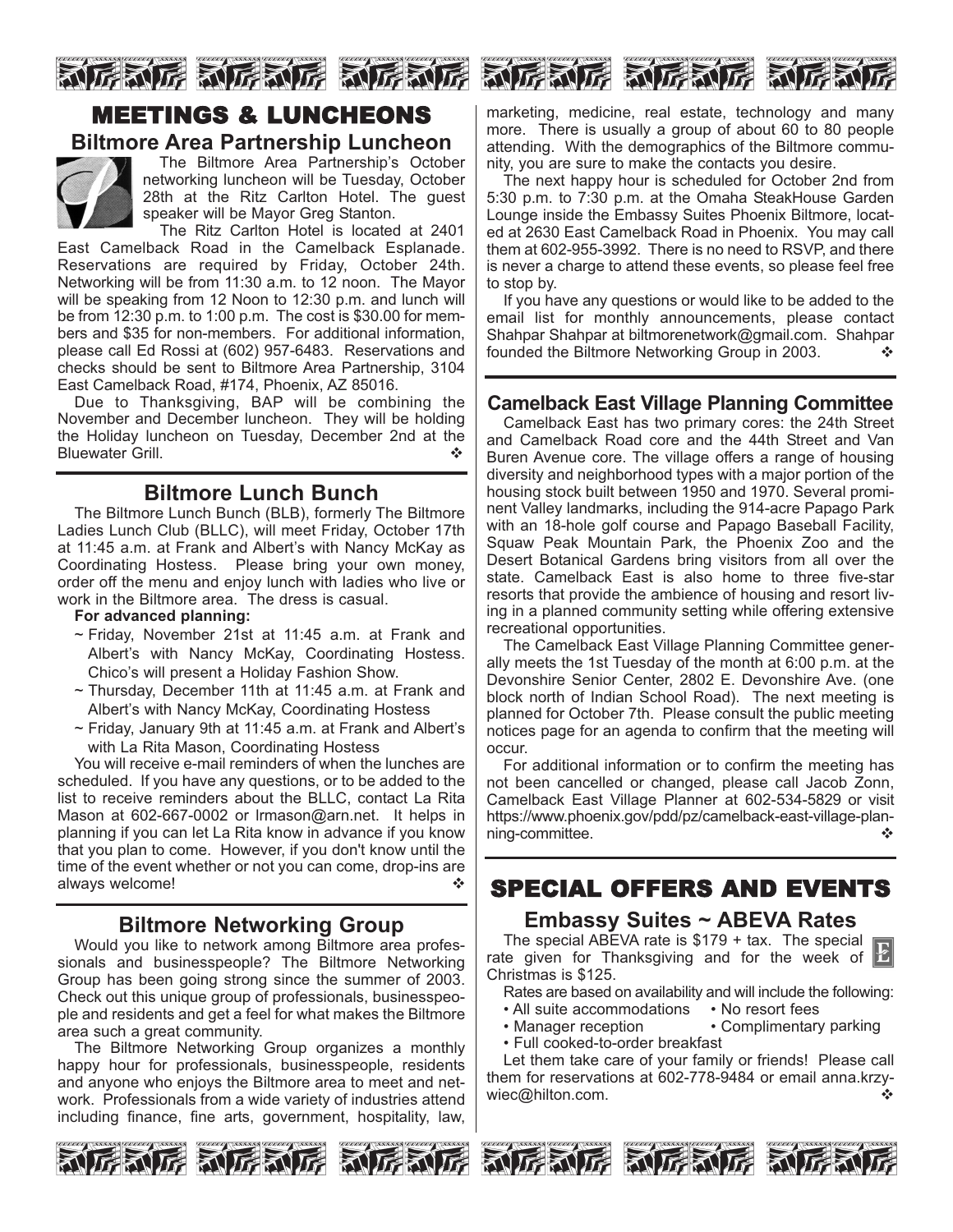



# **Arizona Biltmore Golf Club**

Enjoy all that the Arizona Biltmore Golf Club has to offer this October with these fall features:

**• Wear Pink, Get a Drink**

Wear pink to the Adobe Restaurant and get a drink free! One free draft beer per person per visit during the month of October. Also, Arizona Biltmore Golf Club will donate \$5 to the National Breast Cancer Foundation when you show your support by wearing or purchasing pink merchandise with a paid round of golf during the month of October.

**• NEW "Grab and Go" menu and more at the Adobe Restaurant** The Adobe Restaurant is now offering a new "Grab and Go" menu for golfers and those who are on the run. Options include breakfast burritos, sandwiches and more for just \$6 each. And don't forget to swing by the Adobe after your round for the "\$3 After 3PM" happy hour special for a selection of \$3 snacks and beverages. \*Kids eat free on Saturdays and Sundays.

#### **• Overseeding Schedule**

At least one course will remain open through overseeding and regular maintenance schedules.

The golf courses will be closed on the following dates: Adobe Course, closed October 6 – 26; Links Course, closed October 27 – November 16.

For additional details about October promotions, memberships or to book a golf tee time, please visit www.azbiltmoregc.com or www.theadoberestaurant.com.  $\cdot$ 

# **Arizona Biltmore Resort and Spa**

Visit the Arizona Biltmore, A Waldorf Astoria Resort, during the month of October and experience their iconic property with seasonal Spa Biltmore specials, inventive culinary offerings, live entertainment and much more. Celebrate the 25th season of the Winemaker Dinner Series on October 2nd with Justin, a Paso Robles-based vineyard and winery. Held in the resort's historic signature restaurant, Wright's at The Biltmore, the Winemaker Dinners combine innovative gourmet dining, acclaimed wines and winemakers discussing their wines with after-dinner drinks and cigars on Squaw Peak Lawn. The dinners are held monthly and will run through May 7th, 2015. Reservations are required; please call 602- 955-6600 for details.

October also welcomes the return of the Arizona Biltmore Beer Dinners. Arizona's finest microbrews are paired with original culinary creations by Arizona Biltmore's Executive Chef Gordon Maybury. The four-course dinners will be held in the private Sunroom of Frank & Albert's restaurant. The Santan Brewing Company steps in the spotlight Monday, October 13th. For reservations and more information, please visit ArizonaBiltmore.com or call 602-381-7632.

#### **Biltmore Resort Membership Information**

Several residents have inquired about the discounts available at the Biltmore Resort for members of ABEVA. The Biltmore Resort does extend discounts to ABEVA members. With a Biltmore membership card, you are entitled to receive a 15% discount at the Resort's restaurants and gift shops, as well as 15% off of spa services and guest rooms. Applications are available in the ABEVA office. Please contact us at either 602-955-1003 or cjones@abeva.com to receive a copy.

In addition to the Biltmore membership card, the Biltmore Resort also offers Spa Memberships, which will give you access to all of the resort amenities – including 8 sparkling pools, 6 tennis courts, a sport court, their state-of-the-art fitness center, etc. There is a one-time initiation fee, as well as monthly dues for this membership. If you are interested in more information, contact Angela Battaglia, the Spa Operations/Sales Manager at the Resort at 602-955-6600 x2984 for more information.

#### **Historical Tours at The Biltmore**

The Arizona Biltmore Resort conducts historical walking tours Tuesday, Thursday, and Saturday from 10:00 a.m. to 11:30 a.m. The cost is \$10 per person. Call 602-955-6600, Ext. 7000, to make reservations. Meet at the concierge desk. A tour followed by lunch is a great way to entertain out of town guests.  $\mathbf{\hat{v}}$ 

# **ABEVA Board of Directors**

**James Bell, President George King, Vice President Mark Monserez, Secretary Judith Shafkind, Treasurer Michael Leeman, Director Michael Braden, Director John Chilcott, Director David Damron, Director Rebecca Heath, Director**

#### **ABEVA Office Information**

**2525 East Arizona Biltmore Circle, Building D, Ste. 145 Phoenix, Arizona 85016 Hours Mon.-Fri. 8:30 am-5 pm 602-955-1003 phone 602-955-1144 fax Carol Jones Community Manager The** *ABEVA Brief* **Editor Carol Jones cjones@abeva.com Roving Patrol: 602-369-4776**

### **Police Dept. Non-Emergency: 602-262-6151**

#### **Website Information**

Please visit the NEW website at www.abeva.com. There is a link to Phoenix Metro Bank to pay your annual dues. You can download many ABEVA documents; CC&Rs, Parking Permission, Architectural Request Form, and more. You may also read board minutes and the *ABEVA Brief* online. ◆